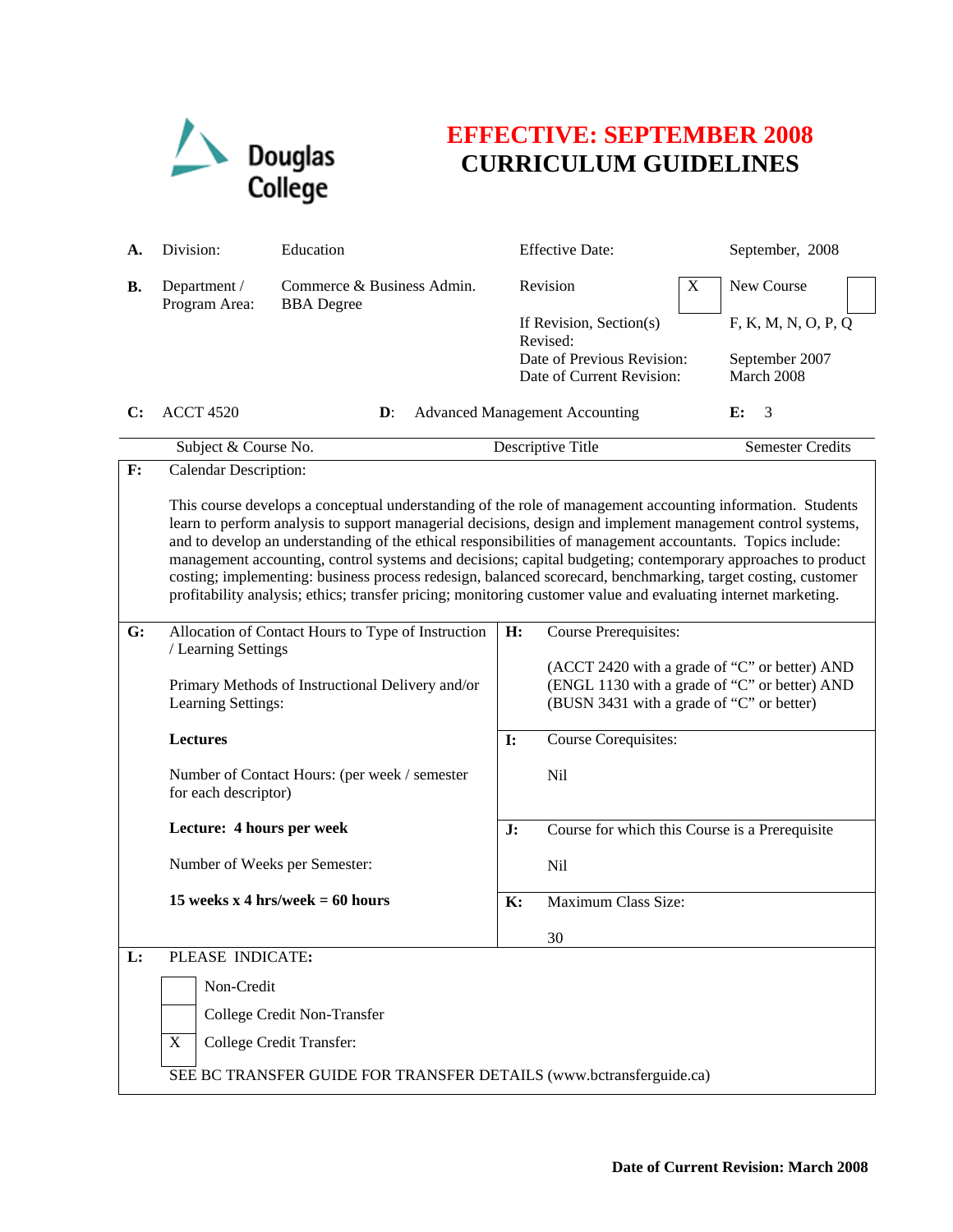| M:        | Course Objectives / Learning Outcomes                                                                            |                                                                                                       |  |  |  |  |
|-----------|------------------------------------------------------------------------------------------------------------------|-------------------------------------------------------------------------------------------------------|--|--|--|--|
|           | At the end of the course, the successful student should be able to:                                              |                                                                                                       |  |  |  |  |
|           | Analyze alternatives in a variety of decision situations and recommend an appropriate course of<br>1.<br>action: |                                                                                                       |  |  |  |  |
|           | 2.                                                                                                               | Perform capital budget analysis;                                                                      |  |  |  |  |
|           | 3.                                                                                                               | Discuss contemporary approaches to product costing and benchmarking;                                  |  |  |  |  |
|           | 4.                                                                                                               | Apply activity based management techniques in appropriate situations;                                 |  |  |  |  |
|           | 5.                                                                                                               | Apply performance evaluation methods.                                                                 |  |  |  |  |
| N:        | <b>Course Content</b>                                                                                            |                                                                                                       |  |  |  |  |
|           | 1.                                                                                                               | Certified Management Accountants Code of Ethics                                                       |  |  |  |  |
|           |                                                                                                                  | 2. Contemporary methods including regression analysis and linear programming for costing and resource |  |  |  |  |
|           |                                                                                                                  | management                                                                                            |  |  |  |  |
|           | 3.                                                                                                               | Capital budgeting                                                                                     |  |  |  |  |
|           | 4.                                                                                                               | Inventory management with emphasis on activity based management, just in time purchasing,             |  |  |  |  |
|           | materials requirement planning, economic order quantity                                                          |                                                                                                       |  |  |  |  |
|           | 5.                                                                                                               | Performance evaluation including balanced scorecard, benchmarking, customer profitability, internet   |  |  |  |  |
|           |                                                                                                                  | marketing                                                                                             |  |  |  |  |
|           | 6.                                                                                                               | Managing quality                                                                                      |  |  |  |  |
|           | 7.                                                                                                               | Implementing business process redesign                                                                |  |  |  |  |
|           | 8.                                                                                                               | Integration of course themes and decision making in a strategic context                               |  |  |  |  |
| <b>O:</b> | Methods of Instruction                                                                                           |                                                                                                       |  |  |  |  |
|           |                                                                                                                  |                                                                                                       |  |  |  |  |
|           | Lectures, group discussions and case analysis.                                                                   |                                                                                                       |  |  |  |  |
|           |                                                                                                                  |                                                                                                       |  |  |  |  |
| P:        | Textbooks and Materials to be Purchased by Students:                                                             |                                                                                                       |  |  |  |  |
|           | Horngren, Charles T. et al. Cost Accounting: A Managerial Emphasis, latest Canadian edition.                     |                                                                                                       |  |  |  |  |
|           | Pearson Educational.                                                                                             |                                                                                                       |  |  |  |  |
|           | Harris, John. Student Guide and Review Manual, latest Canadian edition. Pearson Educational, optional.           |                                                                                                       |  |  |  |  |
|           | Horngren, Charles T. et al. Student Solution Manual, latest Canadian edition. Pearson Educational, optional.     |                                                                                                       |  |  |  |  |
|           | Various Management Accounting Guidelines and Management Accounting Practices published by the Certified          |                                                                                                       |  |  |  |  |
|           | Management Accountants of Canada.                                                                                |                                                                                                       |  |  |  |  |
|           | Instructor compiled materials (if applicable).                                                                   |                                                                                                       |  |  |  |  |
|           | Any one of the following calculators:                                                                            |                                                                                                       |  |  |  |  |
|           | 1. Texas Instruments BA II Plus                                                                                  |                                                                                                       |  |  |  |  |
|           | 2.                                                                                                               | Hewlett Packard 10B                                                                                   |  |  |  |  |
|           |                                                                                                                  |                                                                                                       |  |  |  |  |
| Q:        |                                                                                                                  | Means of Assessment                                                                                   |  |  |  |  |
|           | Assignments                                                                                                      | 10%                                                                                                   |  |  |  |  |
|           |                                                                                                                  | Projects/cases/tests<br>20%                                                                           |  |  |  |  |
|           |                                                                                                                  | Midterm examination(s)<br>30%                                                                         |  |  |  |  |
|           |                                                                                                                  | Final examination<br>40%                                                                              |  |  |  |  |
|           |                                                                                                                  | 100%                                                                                                  |  |  |  |  |
|           |                                                                                                                  |                                                                                                       |  |  |  |  |
|           | <b>STUDENTS</b>                                                                                                  | MUST WRITE BOTH THE MIDTERM EXAMINATION(S)<br>AND THE FINAL                                           |  |  |  |  |
|           | EXAMINATION TO OBTAIN CREDIT FOR THE COURSE.                                                                     |                                                                                                       |  |  |  |  |